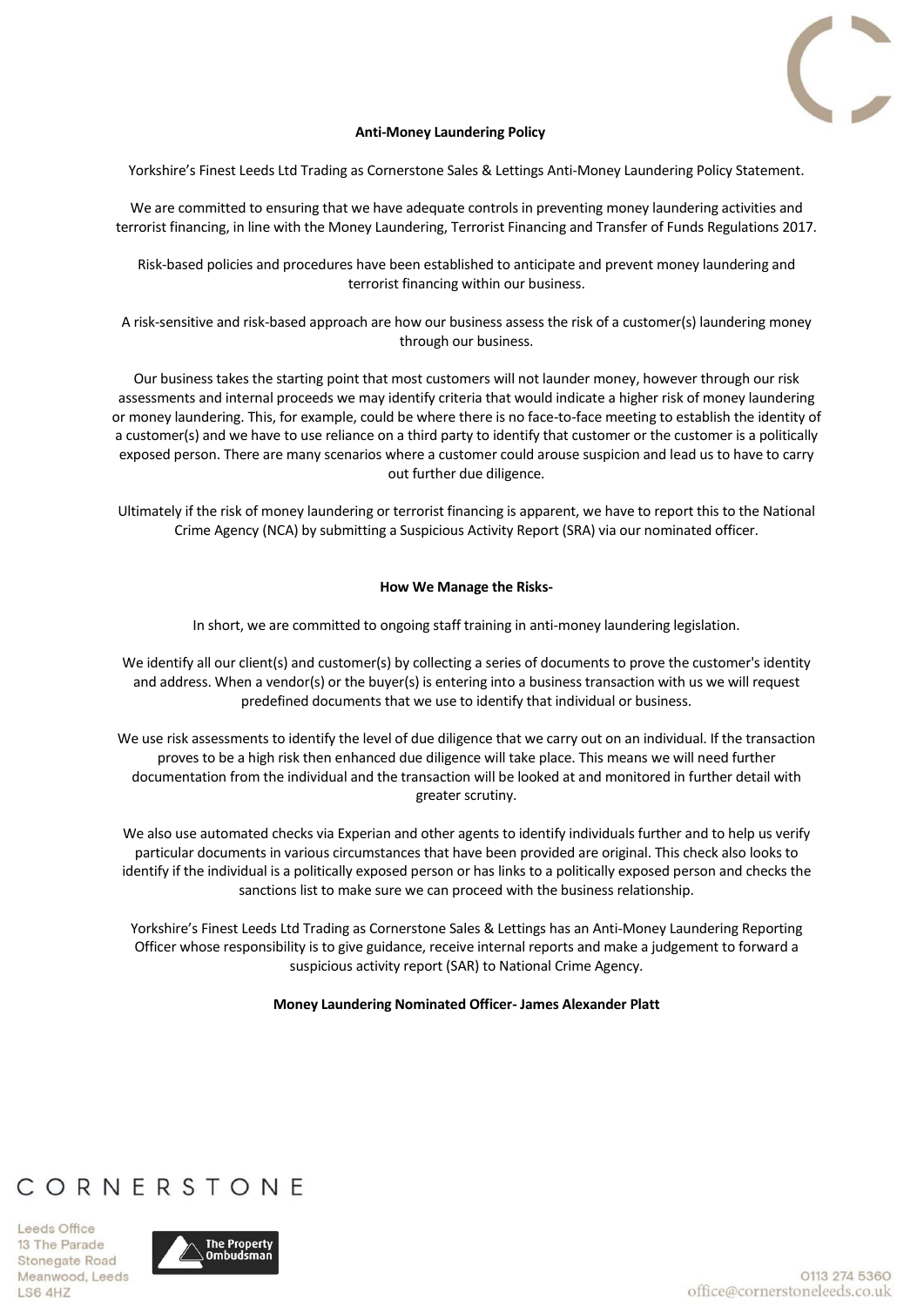

### **Identification Procedures-**

Our business is supervised by HMRC and we have to carry out due diligence and risk assessments on every transaction. We do this to mitigate the risks of our business being used to launder money or to fund terrorism.

All vendors and purchasers as a minimum must be identified fully with two forms of identification. Evidence of identity being photographic, and also evidence of residence e.g. a mortgage statement dated in the last three months. We will advise vendor(s) and buyer(s) when required what documents we will need to be provided given their circumstances and the nature of the transaction.

Should a face to face meeting not take place then enhanced due diligence procedures will need to be adopted by asking for additional information or evidence to establish the customer's identity and ensuring that the documents supplied are certified by a notary, solicitor, bank or financial advisor.

The verification of the customer's identity is done by documents and an online verification process.

Customer identity documents should be based on government-issued documents with the customer's full name, a photo, the customer's date of birth and residential address.

### **For Customers Other Than Private Individuals-**

For customers who are not private individuals, such as corporate customers and private companies, the business must obtain relevant information, for example –

- Company registration number.
- A search at Companies House will reveal details of director(s), company secretary(s) and person(s) with significant control.
	- Evidence that the individuals have the authority to act for the company.
- Shareholders or a person with voting rights of more than 25% we have to carry out customer due diligence on those individuals and any beneficial owner.

## **Politically Exposed Person (PEP), Sanction Searches & Ongoing Monitoring-**

We use online verification processes to check for politically exposed people(s) and if an individual is on the sanctions list.

Our ongoing monitoring is achieved by continued communication with the individual(s) and communication with their acting solicitor until the transaction is concluded.

## **Grounds That May Raise Suspicion About an Individual - Report without Fear.**

Do not fear that making a report will expose you. It is our duty under the money laundering, terrorist financing and transfer of funds (information on payer) regulations 2017 to report any suspicious behaviour/activity, evidence or potential evidence that money laundering or terrorist financing is taking place to the national crime agency.

This section contains guidance on when you should suspect money laundering, and make a report to your nominated officer. The nominated officer would then decide if submitting a SAR to the National Crime Agency is the next step given the circumstances and relevant information.

# CORNERSTONE

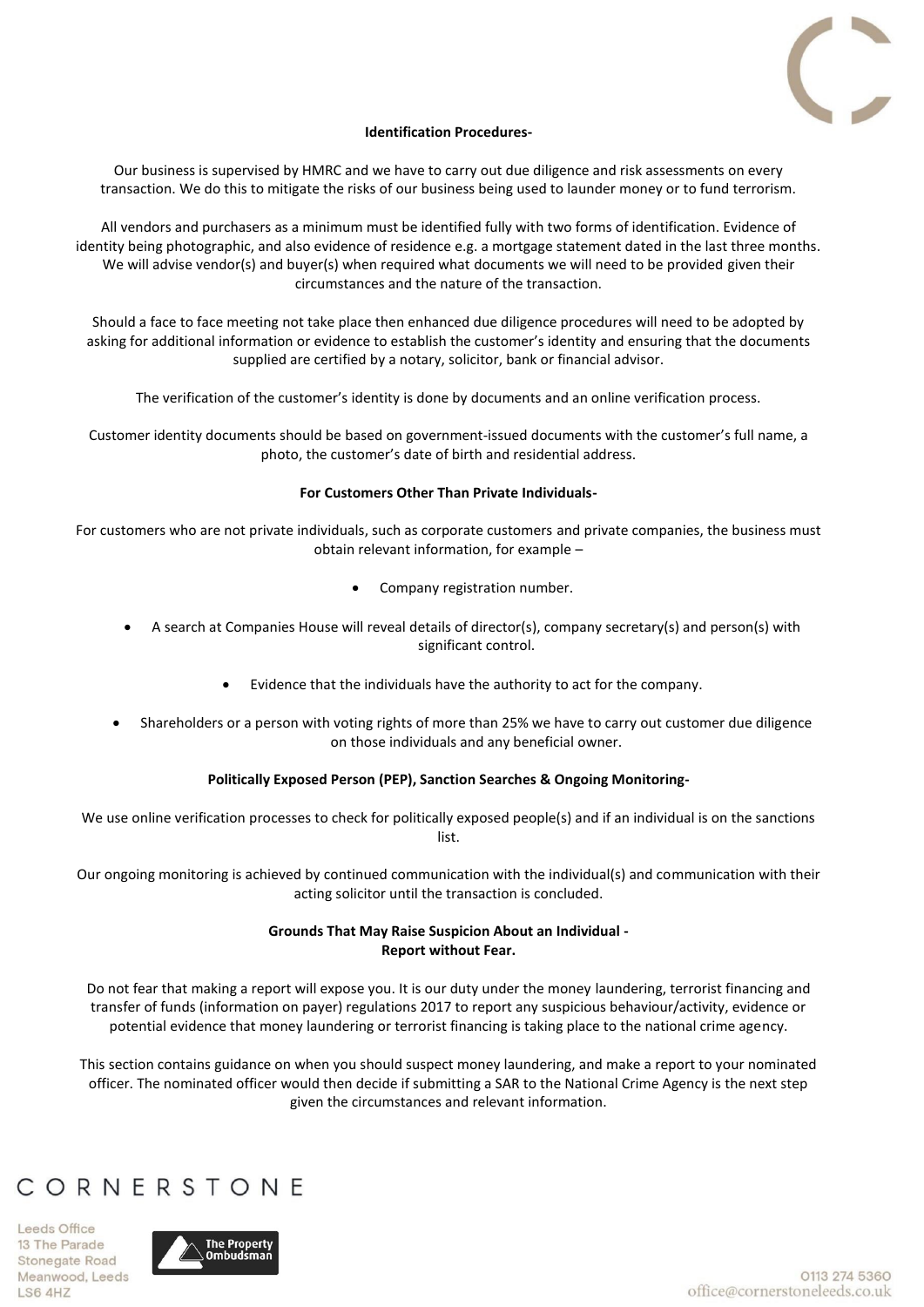

## **A General Guide of Following Factors That May Raise Suspicions-**

- Cash. Any party (whether our client or otherwise) proposes to pay significant sums in cash.
- Unexplained transfers of funds. For example paying money into our bank account and then asking for it to be paid out to another account. This may be designed to make it harder for others to trace the funds. We do not take holding deposits for property for sale unless a new build property but this will be a nominal amount and not classed as a high-value transaction.
	- Money being paid directly between the parties, and not via solicitors.
	- Transaction being completed by the parties without the involvement of solicitors.
	- A transaction that has no apparent purpose and which makes no obvious economic sense.
- Unusual transaction. Where the transaction is, without reasonable explanation, out of the range of services one would expect to provide to that client or outside the experience of the firm.
- Secretive clients. The client refuses to provide the requested information without reasonable explanation, including client identification information.
	- Difficulties with identification of a client or beneficial owners, including reluctance to attend for identification processes, which may suggest impersonation.
	- Unusual sources of funds. Funds will normally be paid from an account in the payer's name maintained with a recognized and reputable financial institution. If payments are made by a third party, or from abroad, this may be a concern.
		- Transactions where the source of the wealth is unclear. Large amounts of money provided by a buyer who appears to have a low income or incoming not fitting with the transaction type.
			- Insistence that a matter be completed very urgently, for no good reason.
	- Properties owned by nominee companies, offshore companies or multiple owners, where there is no logical explanation.
		- The seller is known to have committed acquisitive crimes (such as drugs dealing, theft or tax evasion).

• The property being purchased is in somebody else's name different to that of the person providing the money or making the decisions. Of course, people often assist relatives with purchases. There is no family connection or other obvious reason why the third party is providing funding, report the matter.

• A misleading apportionment of the purchase price, to avoid Stamp Duty Land Tax. If you discover such tax evasion after it has taken place you should make a report. Information about past tax evasion or welfare benefit fraud may also come to light and may need to be reported.

• Breach of other laws may amount to a criminal offence, which may need to be reported.

## CORNERSTONE

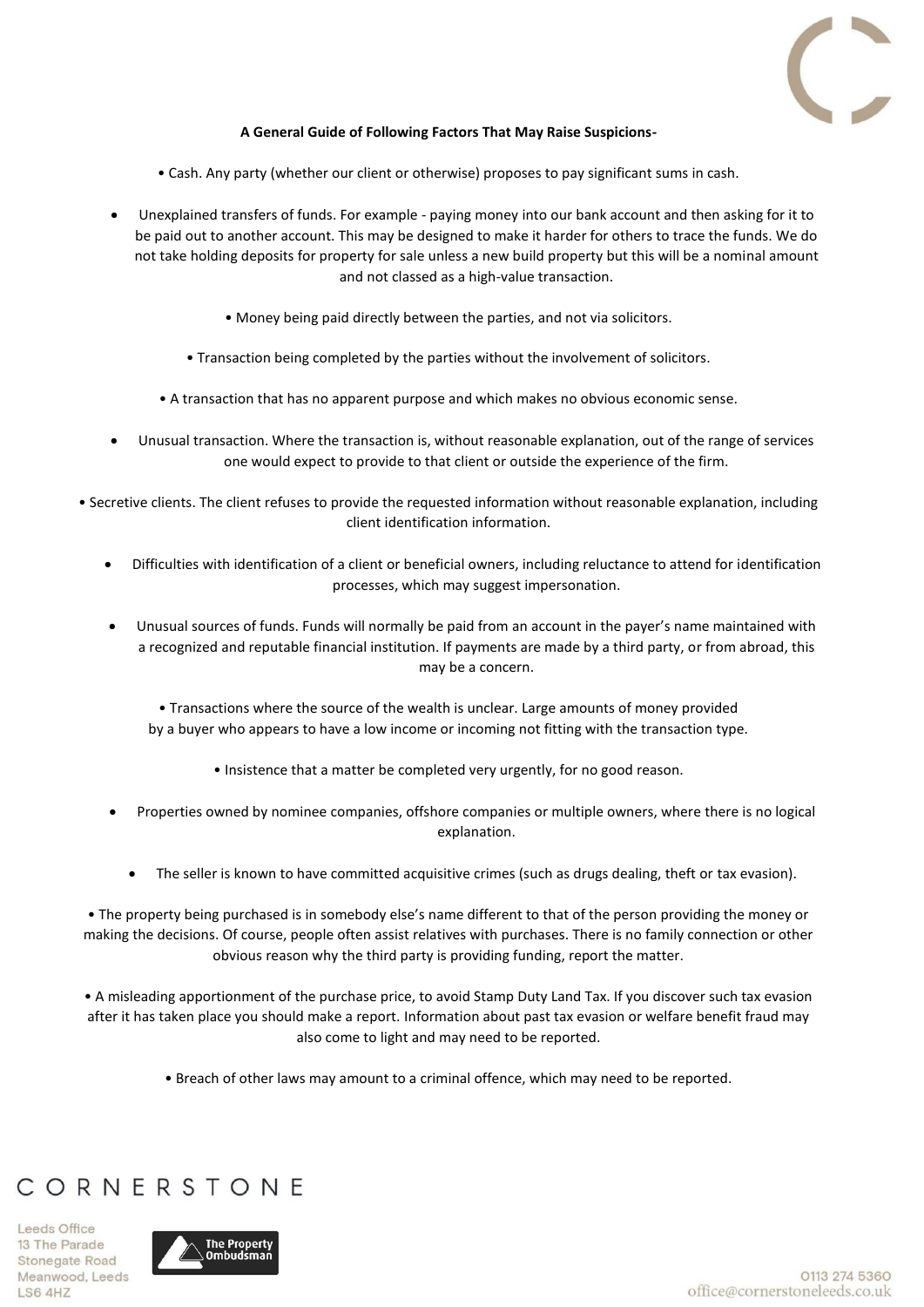

### **Mortgage Fraud –**

Any of the following factors may be suspicious –

- Any attempt to mislead lenders e.g. about the income of the borrower, or the value of the property.
	- The use of shell companies or nominees to own property may indicate mortgage fraud.
		- The rapid re-sale of property at a higher price.
- Urgency. A client wants a transaction completed as a matter of urgency, for no apparent the reason, or does not seem concerned to control costs.
- The buyer and seller appear to be associated (may be part of an organised gang or crime).
- Offer of a bribe or other inducement to complete paperwork incorrectly or to over or undervalue the property.
	- The buyer has not viewed the property.

### **International Transactions-**

Any of the following factors may be suspicious –

- Take particular care where the funds come from a jurisdiction with less rigorous anti-money laundering controls, or payment is being made in foreign currency for no good reason.
	- If the client or a beneficial owner is resident in or has a substantial connection to a high-risk country, you should report that fact to the firm's nominated officer who will decide what additional precautions may be appropriate.
- You should assume any country to be high-risk EXCEPT Australia, Austria, Belgium, Canada, Cyprus, Denmark, Finland, France, Germany, Greece, Hong Kong, Iceland, Israel, Japan, Republic of Ireland, Italy, Luxembourg, Malta, The Netherlands, New Zealand, Norway, Portugal, Singapore, Spain, Sweden, Switzerland, UK and the USA.
	- Our internal risk assessments highlight several countries where enhanced due diligence must always take place and extra care must be taken with the transaction due to the country being classed as a jurisdiction of concern by HM treasury.

## **Politically Exposed Persons-**

As mentioned above, you need the approval to take on a client who is PEP from your nominated officer. We take adequate measures to establish their source of wealth and the source of funds involved in the transaction and must conduct enhanced due diligence and ongoing monitoring.

## **Terrorism –**

Particular care should be taken where any party to a transaction is believed to have links to terrorist groups or show extreme ideology. If terrorism is suspected it will be reported to the nominated officer.

# CORNERSTONE